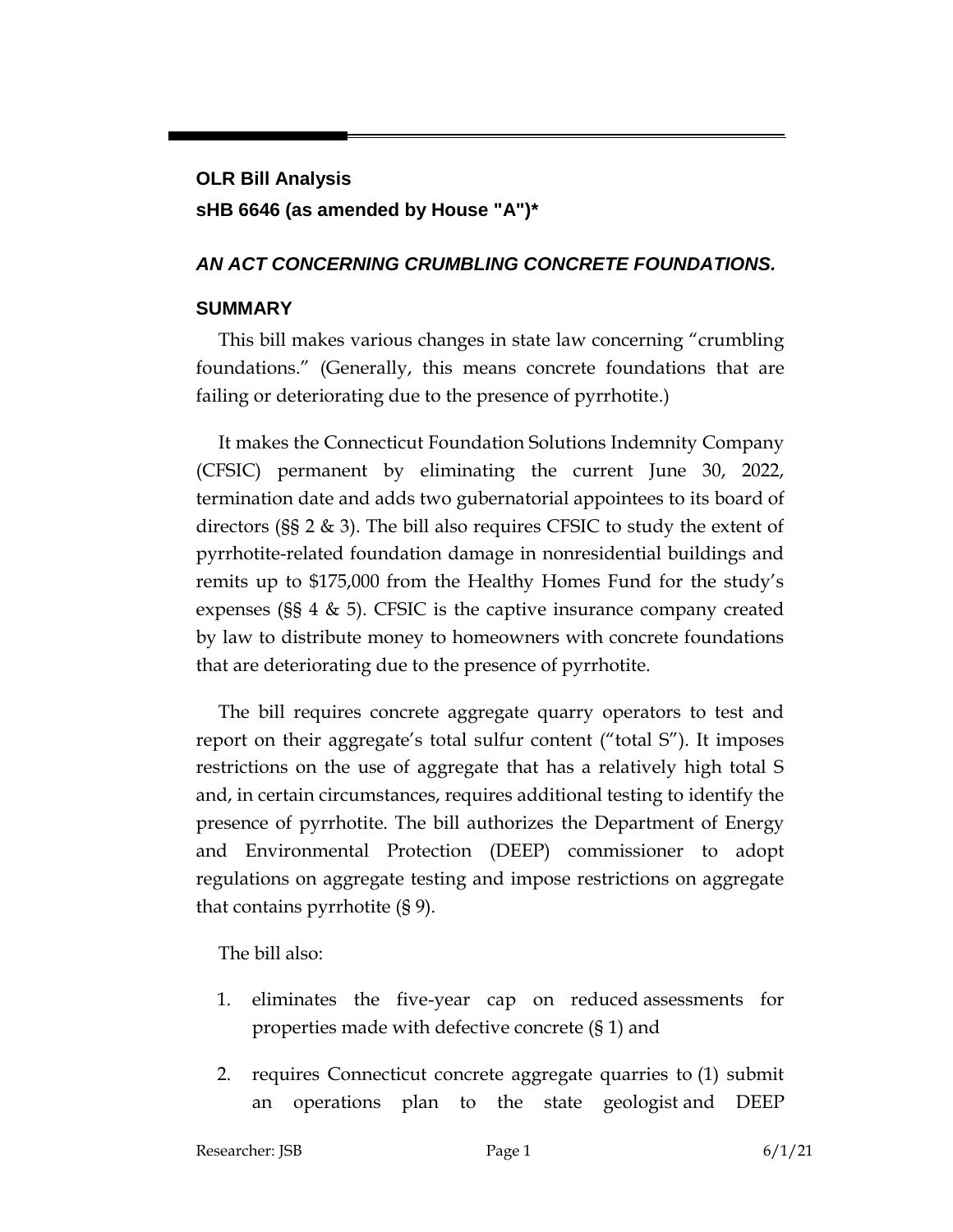commissioner annually and (2) prepare a geological source report (GSR) every four years and submit it to the same entities (§ 8).

Additionally, the bill permanently exempts certain executive branch agency records related to faulty or failing concrete foundations in residential buildings from disclosure under the Freedom of Information Act (FOIA) and applies the exemption to the same types of records held by public higher education institutions (§ 6). The bill requires executive branch agencies to keep information about claims of faulty or failing foundations confidential in perpetuity (§ 7).

\*House Amendment  $A''$ : (1) eliminates provisions allowing the Connecticut Housing Finance Authority to make loans to CFSIC and issue up to \$100 million in revenue bonds; (2) adds gubernatorial appointees to CFSIC's board of directors (§ 2); (3) clarifies the reassessment provision requires properties with adjusted assessments to be revalued during normal cycles (§ 1); (4) adds the FOIA and confidentiality provisions (§§ 6  $\&$  7); (5) modifies the GSR provision and makes the submission of an operations plan an annual requirement (§ 8); (6) eliminates the provision in the underlying bill requiring the Department of Consumer Protection commissioner to adopt regulations establishing standards for aggregate testing and replaces them with requirements for annual aggregate testing and authorization for DEEP to adopt regulations (§ 9); and (7) makes minor changes.

EFFECTIVE DATE: July 1, 2021, except the provision on assessments (§ 1) is effective upon passage.

### **§ 1 — REDUCED ASSESSMENT FOR PROPERTIES WITH DEFECTIVE FOUNDATIONS**

By law, municipal assessors or their staff must inspect and reassess residential properties with foundations made from defective concrete at the property owner's request. Under current law, the adjusted assessment must reflect the property's current value and is valid for five assessment years unless the foundation is repaired or replaced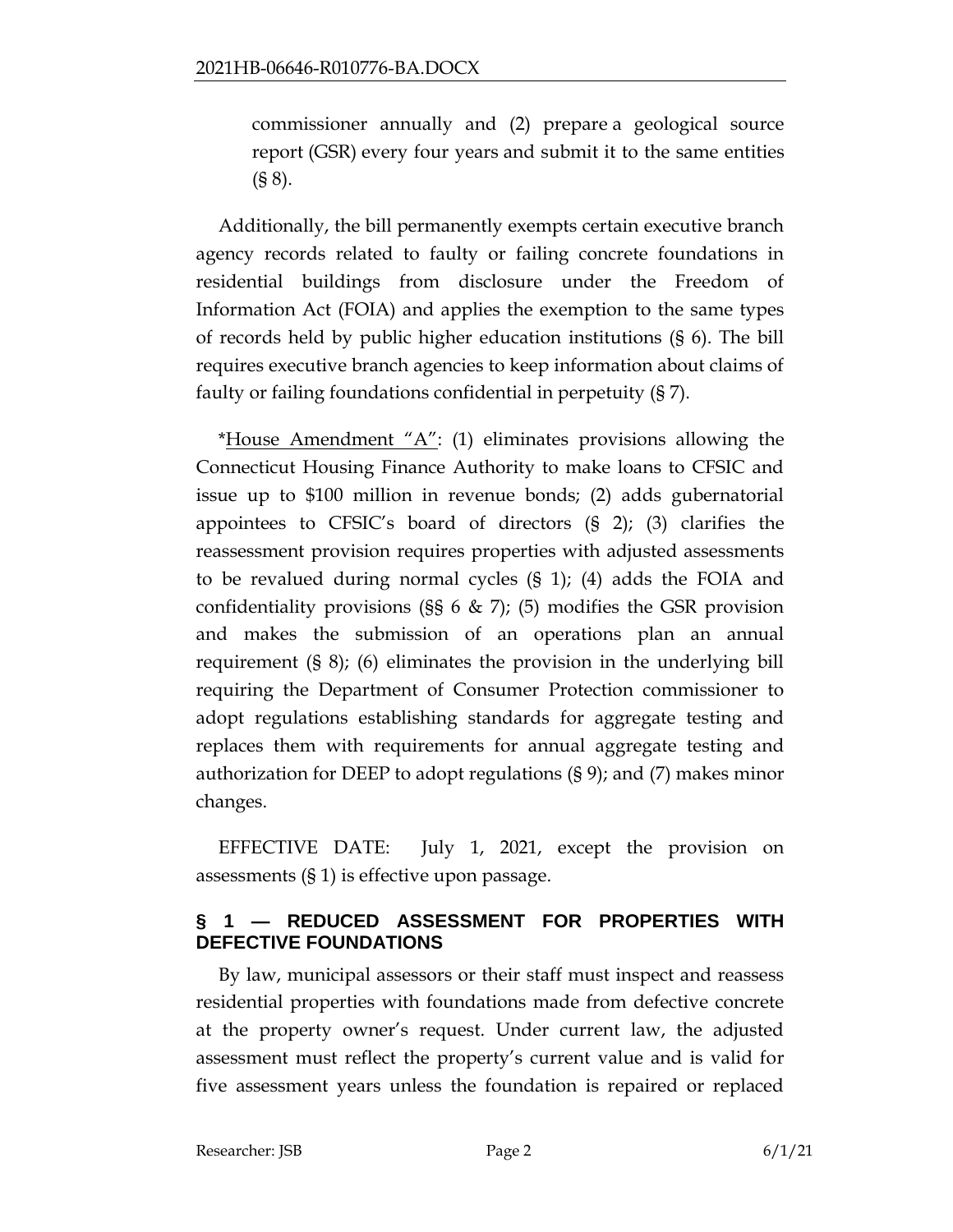sooner. The bill eliminates the five-year maximum, thus allowing property owners to benefit from a reduced assessment until their foundation is repaired or replaced. The property's assessment must be updated with each revaluation and reflect any diminished value.

# **§ 2 — CFSIC BOARD OF DIRECTORS**

The bill requires the governor to appoint two members to CFSIC's volunteer board of directors, one of whom must be a nonvoting, exofficio member. By law, CFSIC's board of directors includes four legislatively appointed non-voting ex-officio members, as well as several members with experience related to various aspects of crumbling concrete foundations, including a real estate broker or agent; a municipal chief executive; insurance and banking industry representatives; and the executive directors of the Capitol Region and Northeastern Councils of Governments.

# **§§ 4 & 5 — STUDY OF NONRESIDENTIAL CRUMBLING CONCRETE DAMAGE**

By January 1, 2023, the bill requires CFSIC to submit a report to the Insurance and Real Estate and Planning and Development committees analyzing the extent of pyrrhotite-related concrete foundation damage in nonresidential buildings.

The bill also requires the Department of Housing to remit up to \$175,000 from surcharge remittances transferred to the Healthy Homes Fund during the 2021 calendar year to CFSIC for research, development, and administrative expenses related to the report described above. (The Healthy Homes Fund includes revenue from an annual \$12 surcharge that existing law imposes on the named insured under certain homeowners insurance policies.)

However, the bill specifies that this amount must not be used in calculating the total funds allocated or made available to CFSIC for administrative or operational expenses. (By law, CFSIC may not spend more than 10% of its annual allocations on administrative or operational costs (CGS § 38a-91vv(c)).)

# **§ 6 — DISCLOSURE UNDER FOIA**

Researcher: JSB Page 3 6/1/21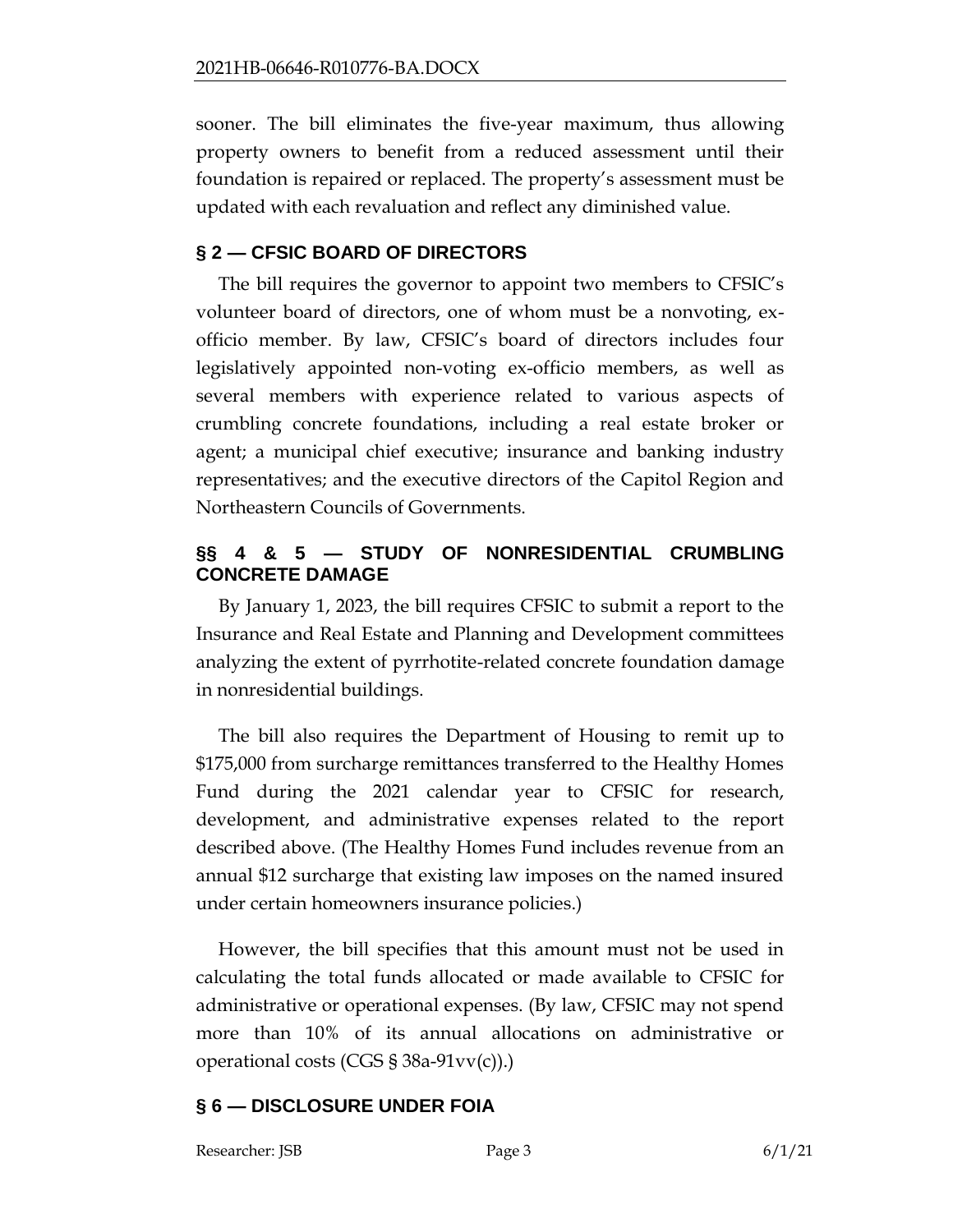Current law exempts from disclosure (1) documents executive branch agencies have on claims of faulty or failing concrete foundations in residential buildings by the buildings' owners and (2) associated agency-prepared documents. Currently, the disclosure protection lasts until the later of May 25, 2023, or seven years after the agency receives the documents. The bill makes the disclosure exemption permanent.

The bill also makes minor changes that specify which records are covered. Under the bill, the executive branch agency protection applies to (1) any records the agencies maintain or keep on file related to claims of or testing for faulty or failing residential concrete foundations, rather than only those related to owners' claims, and (2) both documents and materials the agencies prepare related to the records.

Lastly, the bill extends disclosure protection to records public higher education institutions maintain or keep on file, or documents or materials the institutions prepare, concerning claims of and testing for faulty or failing concrete foundations.

#### **§ 7 — CONFIDENTIALLY OF INFORMATION**

Current law generally requires executive branch agencies to keep documentation they receive or obtain related to owners' claims of faulty or failing residential concrete foundations and related agencyprepared materials confidential for at least seven years from the date of receipt. The bill eliminates the seven-year cap, thus requiring this information to be kept confidential permanently.

# **§ 8 — GSR AND OPERATIONS PLAN REQUIREMENT**  *GSR*

By January 1, 2022, the bill requires the operator of each Connecticut quarry established on or before July 1, 2021, that produces concrete aggregate to prepare a geological source report (GSR) and submit it to the state geologist and DEEP commissioner. Similarly, before using or selling concrete aggregate, the operator of a new quarry must prepare and submit a GSR.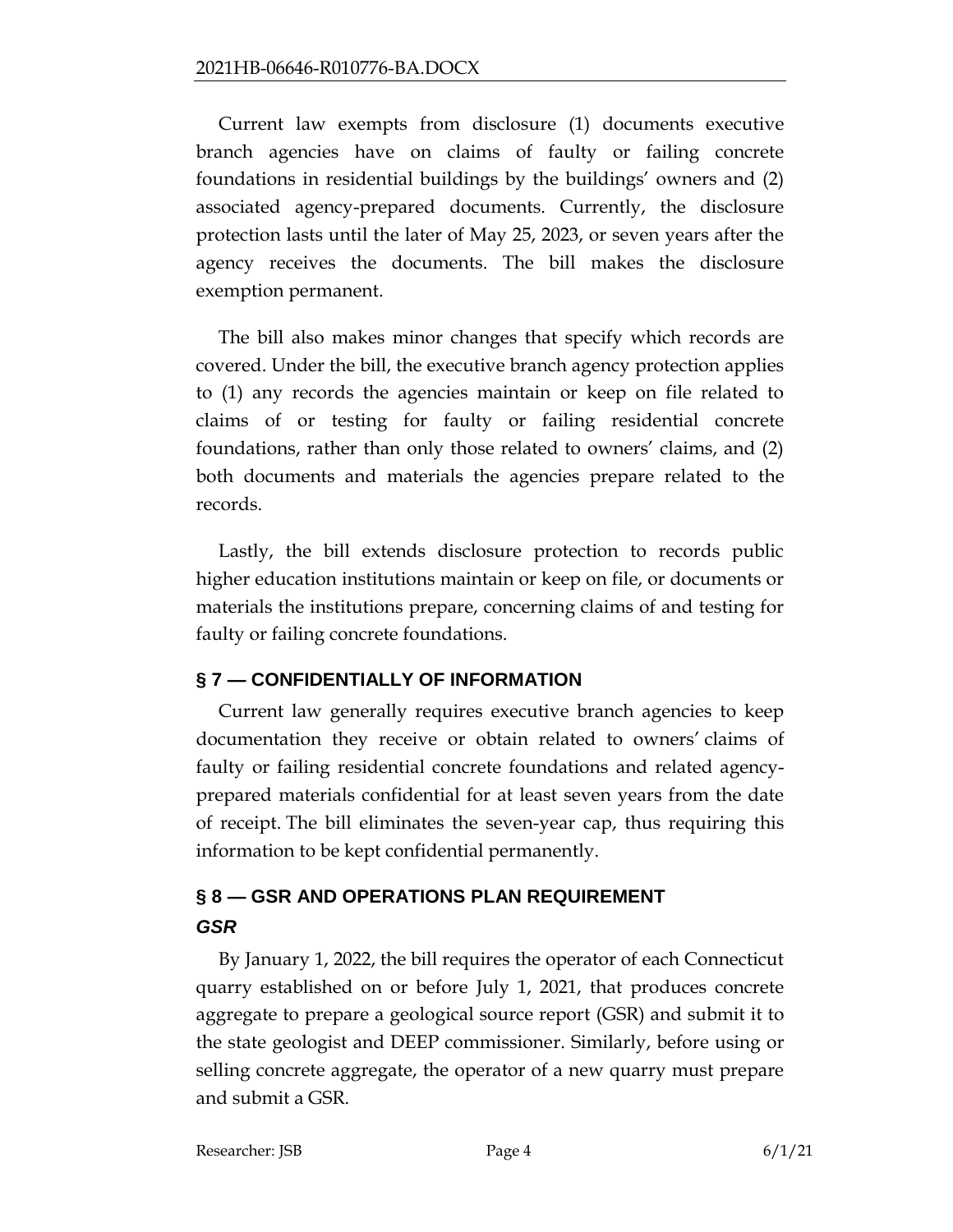Under the bill, each concrete aggregate quarry must update and submit its GSR quadrennially.

# *GSR Requirements*

The GSR must be prepared as the commissioner requires and must include:

- 1. a description of the operator's mining, processing, storage, and quality control methods;
- 2. a description of the products the quarry will produce;
- 3. a description of the characteristics of the aggregate to be excavated, prepared by a qualified geologist;
- 4. the results of an inspection of face material and geologic log analysis, completed by a qualified geologist; and
- 5. core sample analyses completed by a qualified geologist unless the quarry is active and the commissioner determines the quarry's performance history is satisfactory.

A "qualified geologist" is a geologist certified by the American Institute of Professional Geologists, licensed by the National Association of State Boards of Geology, or certified or licensed by another organization deemed suitable by the state geologist.

# *Operations Plan*

By January 1, 2022, and annually thereafter, the bill requires concrete aggregate quarry operators to provide the quarry's operations plan to the state geologist and DEEP commissioner.

# **§ 9 — ANNUAL AGGREGATE TESTING**

Beginning July 1, 2022, and at least annually thereafter, the operator of each quarry that sells or provides aggregate intended for use in concrete, must provide a written report to the DEEP commissioner and the state geologist, containing the results of a third-party test of the aggregate's sulfur content (total S) and further testing for pyrrhotite, if applicable. The bill exempts quarry operators from the annual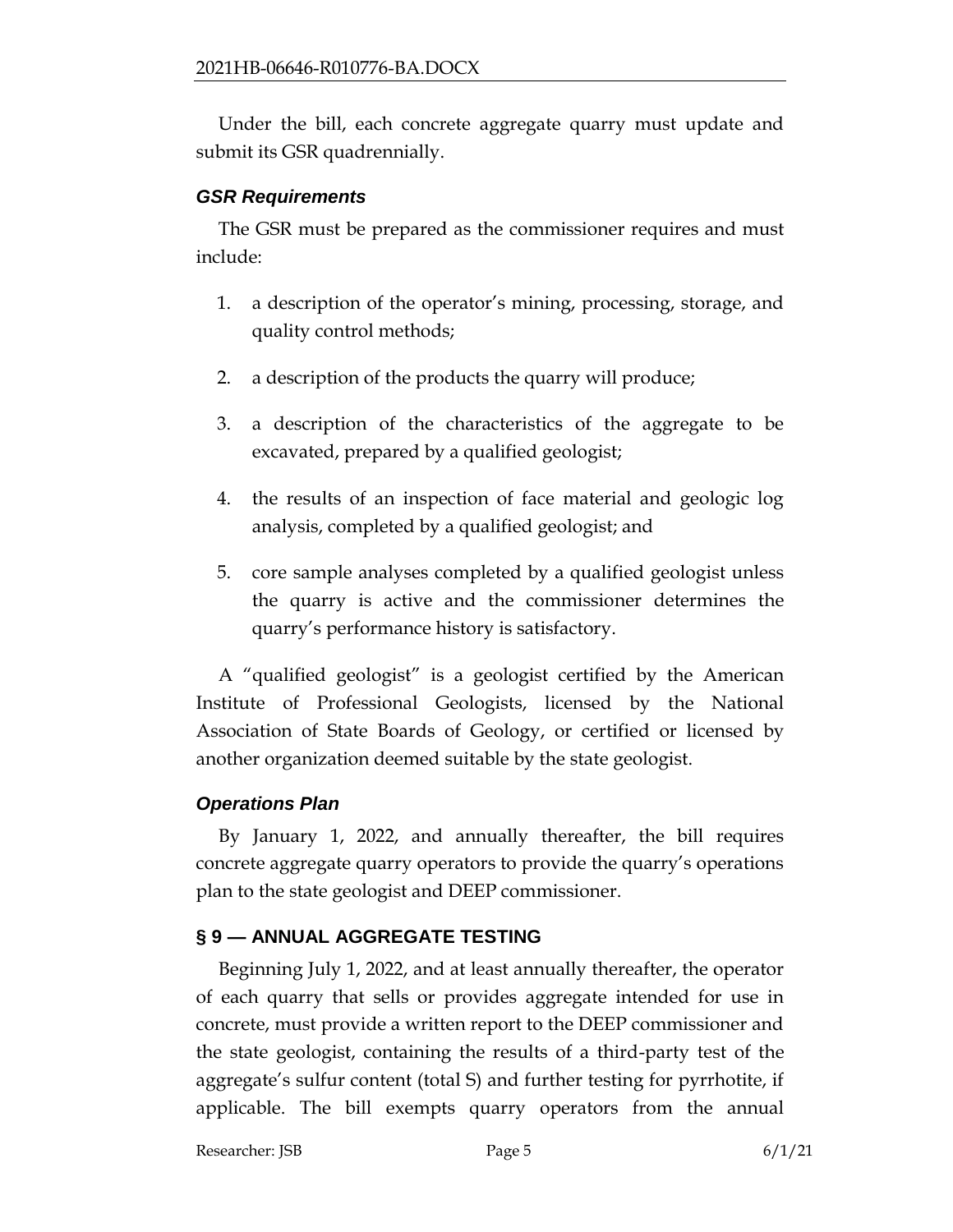requirement if tests show their aggregate has a low total S. (If aggregate has a high total S concentration, it is not suitable for structural concrete. Measuring aggregate's total S enables one to develop a conservative estimate of the maximum pyrrhotite concentration. (Many minerals other than pyrrhotite contain sulfur.))

Under the bill, the test must be conducted by a third-party certified or accredited to conduct testing in accordance with American Society for Testing Materials standard C33/C33M, Standard Specification for Concrete Aggregates. The certification or accreditation must be provided by the International Organization for Standardization, United States Army Corps of Engineers, American Association of State Highway and Transportation Officials, International Accreditation Service, or a similar organization.

The bill authorizes the DEEP commissioner to adopt regulations to implement the bill's aggregate testing provisions. If adopted, the regulations must include definitions for the following terms: "rapid total sulfur test," "x-ray fluorescence analysis," "purge and trap gas chromatography analysis," "analysis by combustion furnace," "x-ray diffraction," "magnetic susceptibility analysis," "petrographic analysis," and "mortar bar expansion test."

# *Total S Test*

Each test must include the performance of a rapid total S test on a 10-pound aggregate sample using one of the following methods:

- 1. x-ray fluorescence analysis,
- 2. purge and trap gas chromatography analysis,
- 3. analysis by combustion furnace, or
- 4. other technology deemed at least as accurate by the state geologist.

The bill specifies that representative samples must be (1) collected and managed in accordance with American Society for Testing and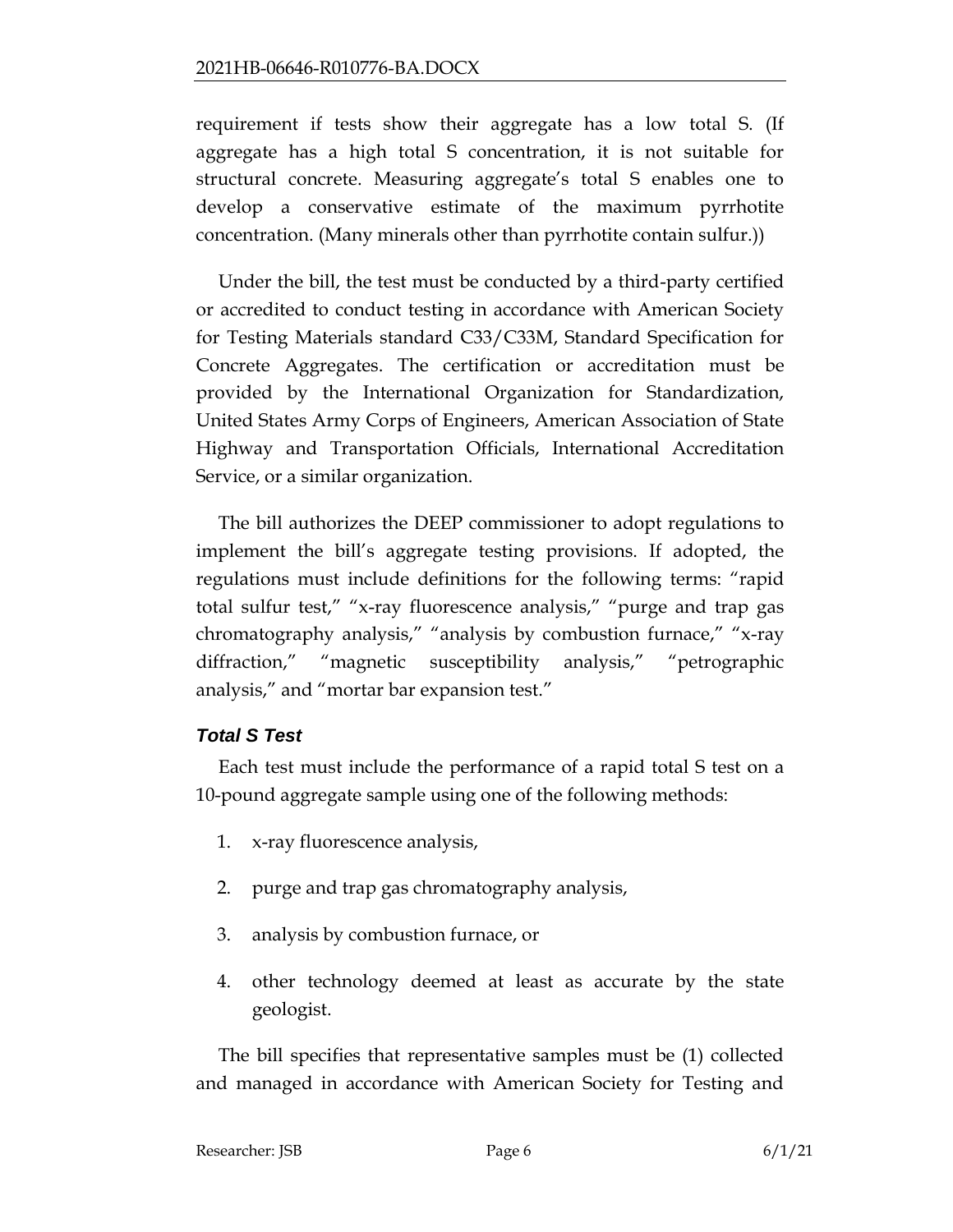Materials standard D75/D75M, Standard Practice for Sampling Aggregates, and (2) reduced to a size appropriate for laboratory testing and pulverized for analysis.

*Results.* If testing shows the sample's total S by mass is more than 1%, the operator cannot sell or otherwise provide the aggregate for use in concrete.

If testing shows the sample's total S by mass is less than 0.1%, a quarry operator (1) may sell or provide such aggregate for use in concrete four years, beginning on the date of receipt of such test results; and (2) does not need to submit test results to the DEEP commissioner and state geologist during that period.

If testing shows the sample's total S falls in between these thresholds, then further testing is required.

#### *Further Testing for Pyrrhotite*

*Required Testing*. If the total S of the sample is 0.1% or more, but less than 1% (by mass), then the sample must be further tested for the presence and relative abundance (concentration) of pyrrhotite using one of the following methods: (1) x-ray diffraction, (2) magnetic susceptibility, or (3) another type of petrographic analysis.

If the sample contains pyrrhotite, a petrographic analysis must be conducted to determine whether the aggregate can be used. The analysis must be based on (1) American Society for Testing and Materials standards C295, Standard Guide for Petrographic Examination of Aggregates for Concrete, and (2) C294, Standard Descriptive Nomenclature for Constituents of Concrete Aggregates.

*Additional Testing and Restrictions.* If testing shows that pyrrhotite is present and the total S by mass is 0.1% or more but less than 1%, then DEEP's commissioner, in consultation with the state geologist, may do the following:

1. require the quarry operator to conduct additional testing, including a mortar bar expansion test pursuant to American

Researcher: JSB **Page 7** 6/1/21